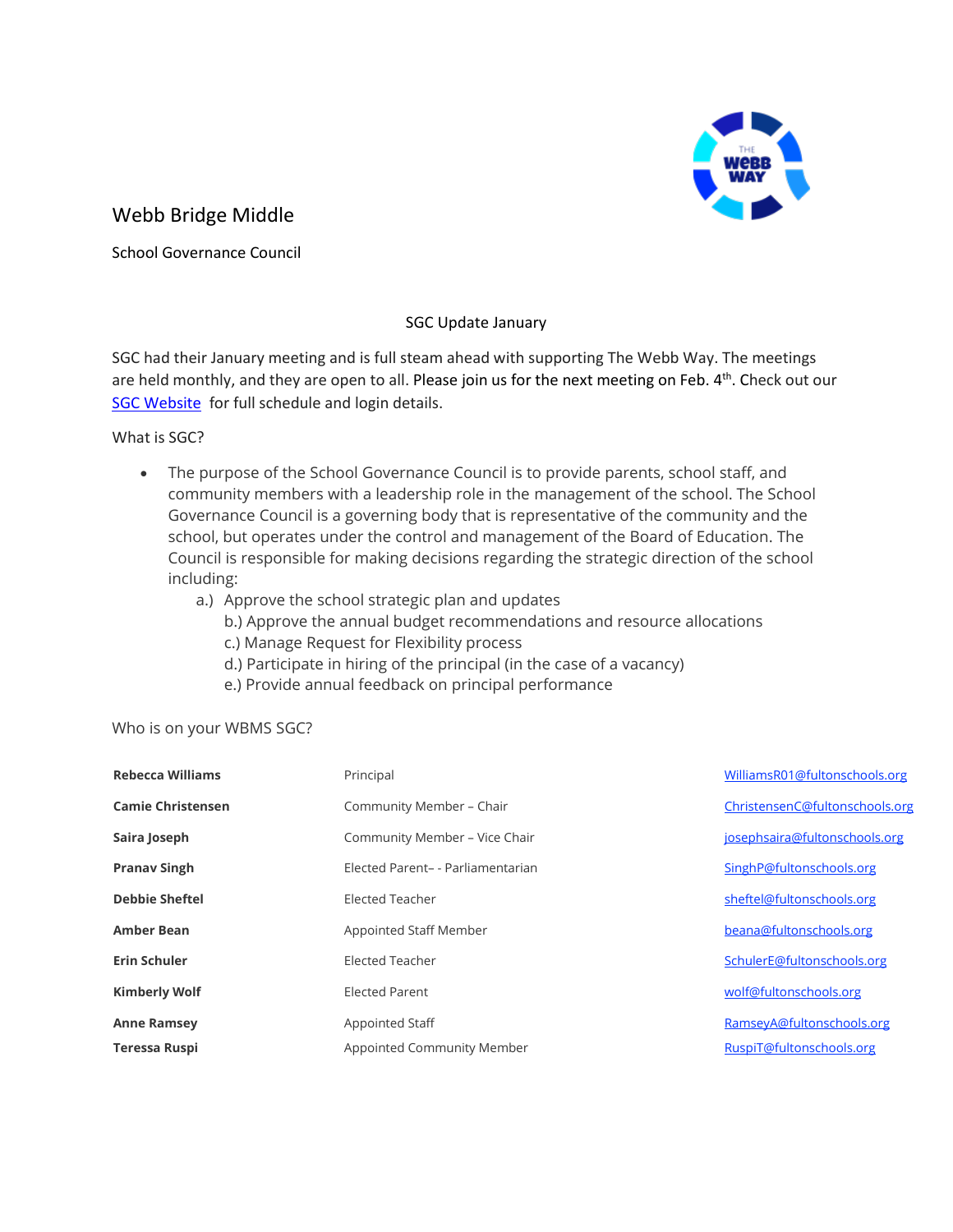#### **We have several action items to share:**

#### **Student Achievement:**

- a. Students read the book "Long Walk to Water" in September and completed a water enquiry unit in Social Studies to research the importance of clean drinking water.
- b. Students also had a discussion with a nurse who worked in South Sudan to learn firsthand about water problems in South Sudan and how they affect the literacy and economy of South Sudan.
- c. The WBMS seventh grade students have created a fundraiser to raise \$15,000 to contribute towards "The Iron Giraffe Challenge" that provides water infrastructure in South Sudan.
- d. Webb Bridge Middle School will be inscribed as the sponsor on the proposed well to be built in South Sudan.
- e. The student Character Council is planning to organize a 5K Walk for Water on Feb 27<sup>th</sup> to encourage community building and participation for the cause. There is a T-Shirt design contest to select the design for the "walk" t-shirts.
- f. The Creek View PTA is also helping with promoting the event within the school.
- g. An email was sent to parents by Ms. Williams that was drafted by character council students to inform parents about the fund raiser.

#### **People and Culture:**

- On Nov.  $12^{th}$  students participated in a survey during Compass. The data has been gathered from the survey and used to further support the SGC Design Thinking Model.
- Here is the information from the student survey:
	- i. The results have become better and students are feeling more connected to WBMS as compared to May 2020.
	- ii. Students are feeling more accepted.
	- iii. 71% of the students that were identified in 2020 are doing better and do not require special attention in 2021.
	- iv. This is even more special since 2020 used three questions whereas 2021 had eight questions in the survey.
	- v. The staff continues to work with the seventeen students with mental health issued identified last year and such students will continue to receive special attention.
	- vi. The students appreciated all staff members in the surveys including custodians.
	- vii. 100% of the new school staff hires were categorized in the WOW category by the students that emphasizes the importance of choosing people with good student connection skills.
	- viii. Improve the school: better lunches and more options, free seating in lunch, more recess and cleaner bathrooms (hand dryers are off due to COVID)
	- ix. Wishlist from the students: More community events amongst students such as Bingo, Spirit days, Outdoor activities, games during lunch.